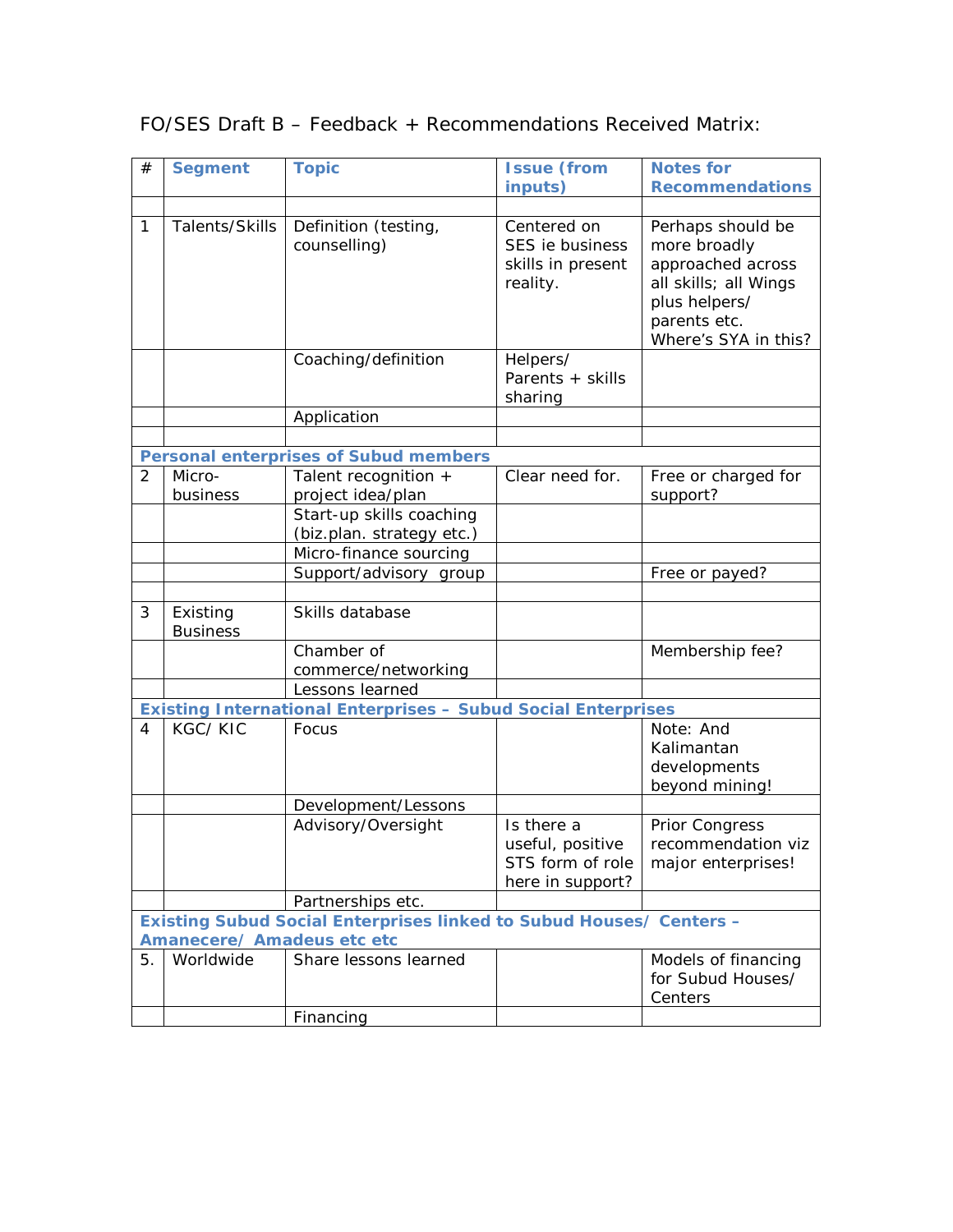| Possible new Subud Social Enterprises at group, national International levels |                                                  |                                             |                                                                                                                                                                                                                                                                 |                                                                                                                                                                                                                               |  |  |  |
|-------------------------------------------------------------------------------|--------------------------------------------------|---------------------------------------------|-----------------------------------------------------------------------------------------------------------------------------------------------------------------------------------------------------------------------------------------------------------------|-------------------------------------------------------------------------------------------------------------------------------------------------------------------------------------------------------------------------------|--|--|--|
| 6.                                                                            | Worldwide                                        | Association policy                          | Understandable<br>doubts and<br>uncertainties<br>but a lot more<br>models in<br>evidence that<br>need<br>exploration (ie<br>some significant<br>successes in<br>"collective"<br>enterprises ie<br>Amadeus<br>Center etc<br>models that<br>could be<br>expanded. | Better exploration<br>of lessons learned.<br>Would a<br>concentration on<br>personal enterprise<br>developments as an<br>alternative achieve<br>enhanced funding to<br>Subud? Lessons to<br>date here not too<br>encouraging. |  |  |  |
|                                                                               |                                                  | Strategy short and long                     |                                                                                                                                                                                                                                                                 |                                                                                                                                                                                                                               |  |  |  |
|                                                                               |                                                  | Models                                      |                                                                                                                                                                                                                                                                 |                                                                                                                                                                                                                               |  |  |  |
| $\overline{7}$                                                                | FO/SES                                           | Needs/Focus                                 | Service Wing;<br>define                                                                                                                                                                                                                                         |                                                                                                                                                                                                                               |  |  |  |
|                                                                               |                                                  | Structure                                   |                                                                                                                                                                                                                                                                 |                                                                                                                                                                                                                               |  |  |  |
|                                                                               |                                                  | Staffing/volunteers,<br>advisory teams etc. |                                                                                                                                                                                                                                                                 |                                                                                                                                                                                                                               |  |  |  |
|                                                                               |                                                  |                                             |                                                                                                                                                                                                                                                                 |                                                                                                                                                                                                                               |  |  |  |
| 8                                                                             | Investment<br>Fund<br>(Financial<br>Institution) | Rationale                                   | Do we need a<br>Subud Financial<br>Institution<br>where members<br>can deposit/<br>pool funds;<br>help finance<br>enterprises?                                                                                                                                  | SBIF established<br>with this potential in<br>mind. MSF role in<br>instituting?                                                                                                                                               |  |  |  |
|                                                                               |                                                  | Goals                                       |                                                                                                                                                                                                                                                                 |                                                                                                                                                                                                                               |  |  |  |
|                                                                               |                                                  | Funding                                     |                                                                                                                                                                                                                                                                 |                                                                                                                                                                                                                               |  |  |  |
|                                                                               |                                                  | Linkages                                    |                                                                                                                                                                                                                                                                 |                                                                                                                                                                                                                               |  |  |  |
|                                                                               |                                                  |                                             |                                                                                                                                                                                                                                                                 |                                                                                                                                                                                                                               |  |  |  |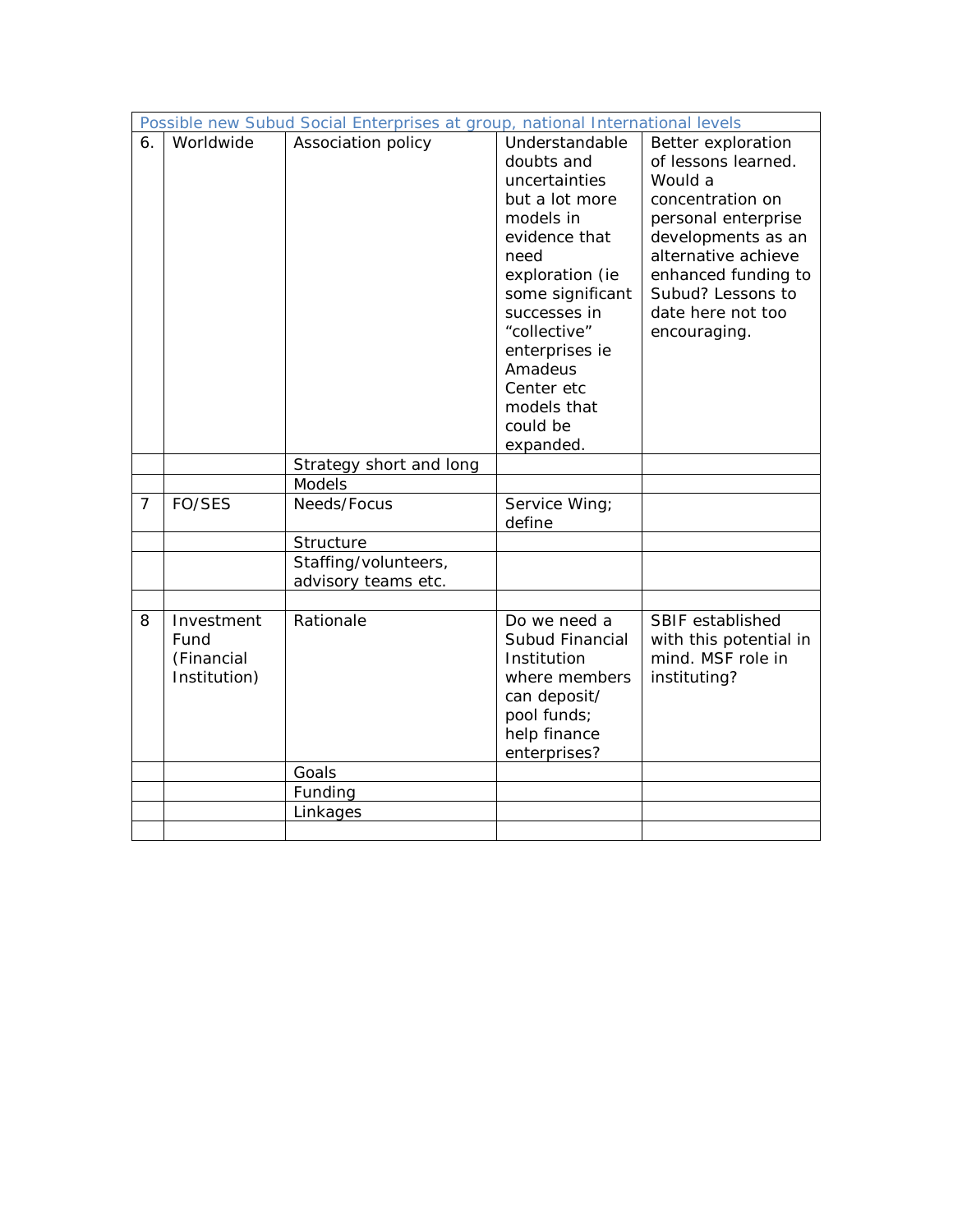New Appendix – Jan.05 2010: Responses to FO/SES Draft A:

(Shoshanah) kedjiwaan-SES direction support – micro-biz.workshops – SES/YESQuest

Existing enterprise support – Coaching/support new projects/entrepreneurs

Jan

International support team for SES/chair Encouraging enterprise development Enthum – support/facilitation for workshops

MSF major enterprise – investment/organization support SES need to build MSF capital base

Hardwin

Peter Jenkins

Need for existing business support Coaching support offered..for start-ups Enthusiasm for growth in SES support services..

Communication/Jargonese - need to agree on meanings..

Congress working groups on key aspects: investment fund; start-ups; international; etc.

Lessons Learned segment needed with new SES (also [www.subudprojects.net](http://www.subudprojects.net/) site as proposed by SDI);

Investment Funds (IF) support different project types needed (not an investment bank..) scale needed to support larger projects/Subud;

IFs link with mainstream funding etc. on j-vs..

 $Group(s)$  of experts – need identification by country/region;